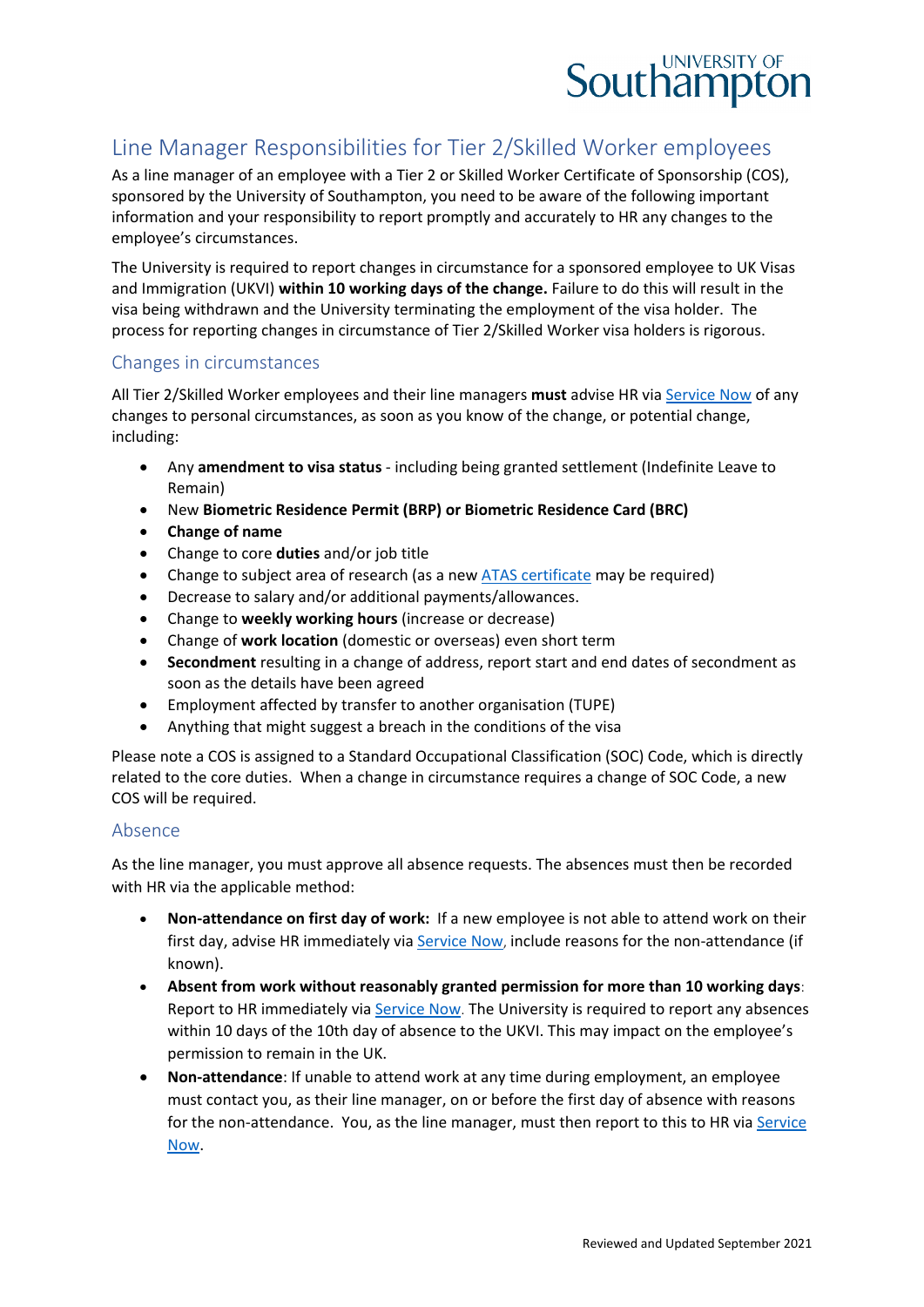

The University is required by law to inform the UKVI of any periods of absence, a delay in reporting could impact their permission to remain in the UK.

- **Sickness, annual leave**: The employee must submit the request through [MyHR.](https://myhr.soton.ac.uk/dashboard/dashboard-ui/index.html#/landing) You must approve and ensure the correct process is followed. Guidance here [Sickness Absence](https://www.southampton.ac.uk/hr/services/reporting-sickness/index.page) / [Annual Leave](https://www.southampton.ac.uk/hr/services/leave-entitlement/index.page)
- **Family friendly leave** including maternity, adoption, shared parental and paternity leave: Record via [Service Now](https://sotonproduction.service-now.com/serviceportal?id=sc_category&sys_id=5633a73bdb91ef00f81bee71ca9619ad&catalog_id=67f29765db9857406f3df57eaf961941)
- **Business travel:** The employee must submit as 'Other Paid Absence' through [MyHR,](https://myhr.soton.ac.uk/dashboard/dashboard-ui/index.html#/landing) stating the reason for travel and destination in 'Comments' field. This is required if employee applies for Indefinite Leave to Remain.

## Extension to contract

- HR will initiate the end of fixed-term contract process 6 months prior to the employee's fixed-term contract end date.
- Both you and the employee will receive regular notifications in the lead up to the expiry date, unless the contract is extended.
- You must inform HR of extension details via [Service Now 'Extension to Fixed Term Contract'](https://sotonproduction.service-now.com/serviceportal?id=sc_cat_item&sys_id=c4cf846f0f924200cbb585ece1050e19) [form](https://sotonproduction.service-now.com/serviceportal?id=sc_cat_item&sys_id=c4cf846f0f924200cbb585ece1050e19) as soon as possible and at least four weeks prior to the contract expiry date. This timeline is essential to ensure the visa extension and continuity of employment can be achieved.
- For exceptions, where your Extension to Fixed Term Contract is raised less than four weeks from end of contract, also email [AskHR@soton.ac.uk](mailto:AskHR@soton.ac.uk) to alert HR to your late request.
- Costs paid by the University (eg CoS and Immigration Skills Charge, where applicable) continue to be charged to the relevant School/Department.

## Supplementary Employment

Staff sponsored under the Tier 2 / Skilled Worker route are permitted to undertake Supplementary Employment subject to the following restrictions and checks:

- Limited to 20 hours per week; and
- The work must take place outside of normal working hours for the job which the Certificate of Sponsorship was assigned; and
- The work is within the same profession (occupation code) **and** at the same professional level for the job which the Certificate of Sponsorship was assigned or is a job listed under the [Shortage Occupation list in England](https://eur03.safelinks.protection.outlook.com/?url=https%3A%2F%2Fwww.gov.uk%2Fguidance%2Fimmigration-rules%2Fimmigration-rules-appendix-shortage-occupation-list&data=04%7C01%7CA.V.Jenkins%40soton.ac.uk%7Cd3cf3fa6b2414db5aa7608d97d025d3e%7C4a5378f929f44d3ebe89669d03ada9d8%7C0%7C0%7C637678271405525112%7CUnknown%7CTWFpbGZsb3d8eyJWIjoiMC4wLjAwMDAiLCJQIjoiV2luMzIiLCJBTiI6Ik1haWwiLCJXVCI6Mn0%3D%7C1000&sdata=SpMaY79VNw0EiArvY8VMivgAkRD2PYsIccea4fyh%2FTU%3D&reserved=0)

## **A sponsored member of staff must not undertake Supplementary Work with the University until all required additional checks have been made.**

## Leaving the University

It is important to ensure that HR is informed as soon as possible if the employee intends to leave the University before the end date stated on the COS. This is so that HR can inform the UKVI within 10 working days of the leave date. To report the leaving details, please use the HR Leaver/End of [Contract Form](https://sotonproduction.service-now.com/serviceportal?id=sc_cat_item&sys_id=8af5e506db513704f81bee71ca961980&sysparm_category=40545fb23712a2001c630ba754990e46)